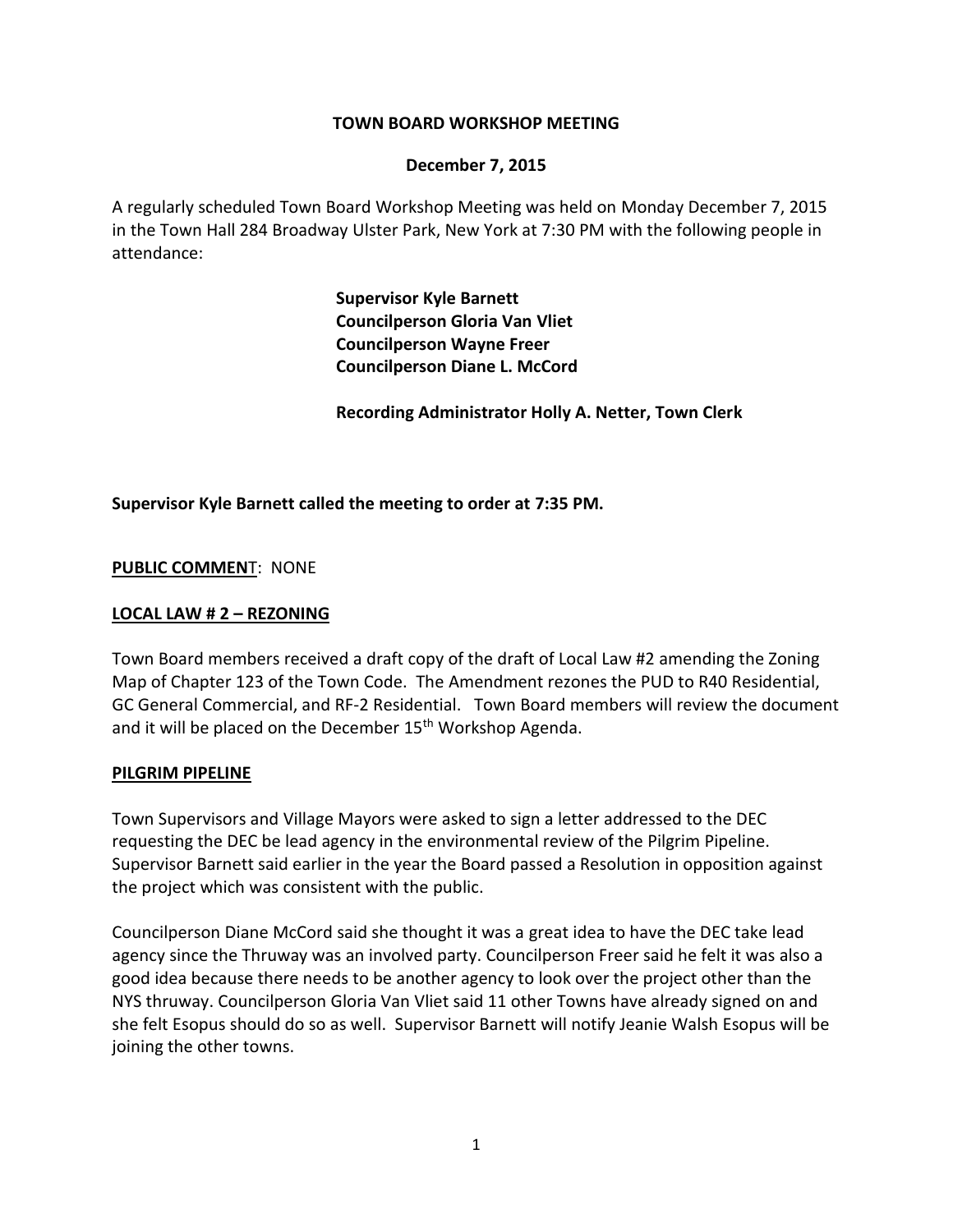# **Draft Resolution – Support of Local Transportation Funding**

Recently the Ulster County Association of Highway Superintendents passed a resolution to ask for greater CHIPS funding from the state and are asking each Town Board to pass the same. Times are tough especially with the limitations imposed by the tax cap and infrastructures such as roads and bridges should not suffer as a result. A copy of a sample resolution was provided by Town of Ulster Supervisor Jim Quigley. All Board members were in agreement and a Resolution will be drawn up and voted on at the next workshop meeting.

## **RESOLUTION – MARK ANDERSON – REAPPOINTMENT PLANNING BOARD**

# **TOWN OF ESOPUS REAPPOINTMENT TO PLANNING BOARD**

BE IT RESOLVED, by the Town Board of the Town of Esopus, in the County of Ulster, State of New York, as follows,

WHEREAS, there will be a vacancy on the Town of Esopus Planning Board,

THEREFORE, BE IT RESOLVED that the Town of Esopus Town Board reappoint Mark Anderson to a 7 year term to expire 12/31/22.

| Resolution offered by: | Councilperson Diane McCord |
|------------------------|----------------------------|
| Seconded by:           | Councilperson Wayne Freer  |

The Board was polled:

| Councilperson Wayne Freer         | AYF        |
|-----------------------------------|------------|
| Councilperson Gloria VanVliet     | <b>AYF</b> |
| <b>Councilperson Diane McCord</b> | <b>AYF</b> |
| Supervisor Kyle Barnett           | <b>AYF</b> |

Resolution duly adopted.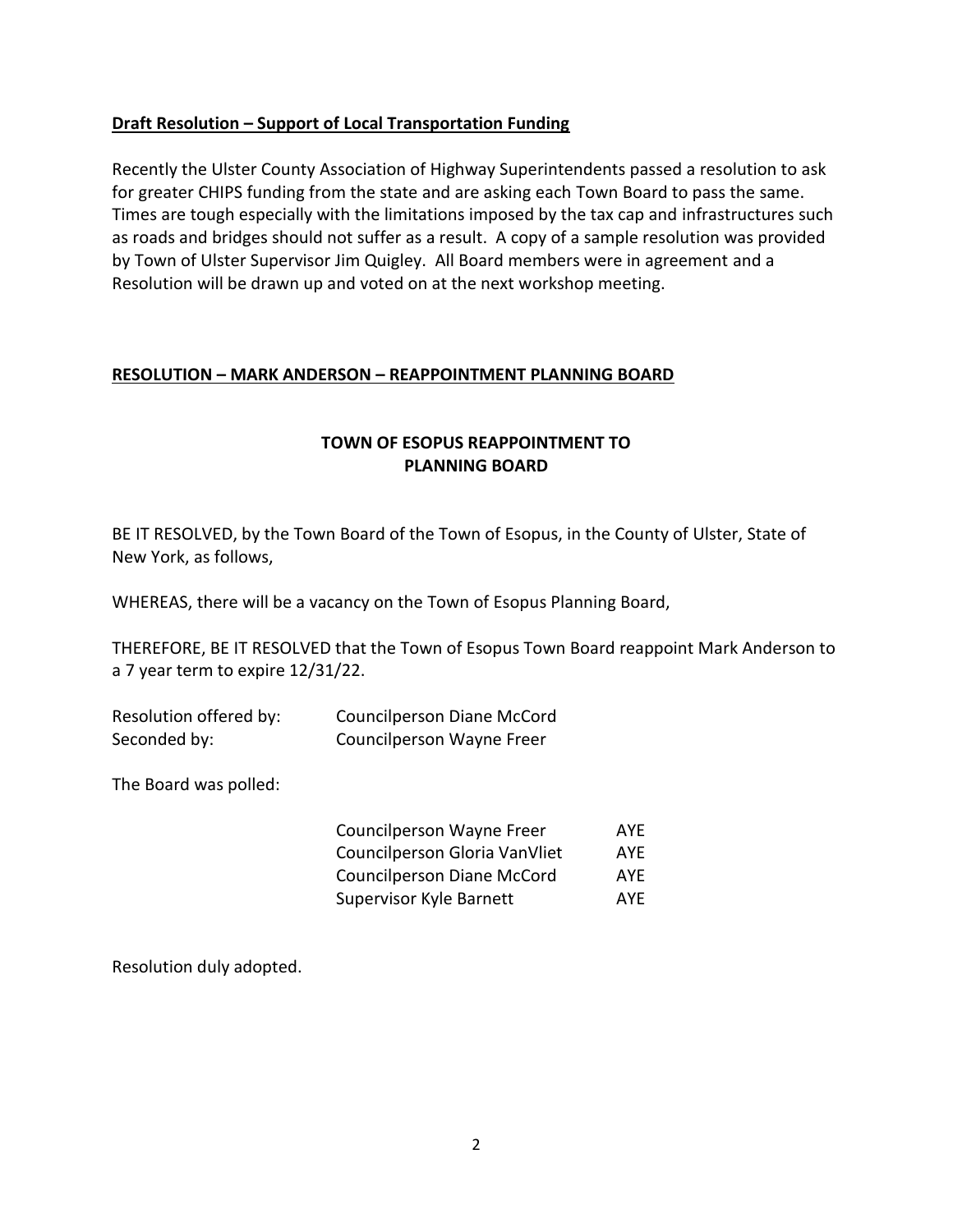# **RESOLUTION – TOWN BOARD MEETING DATES**

# RESOLUTION TO CHANGE TOWN BOARD MEETING DATE

BE IT RESOLVED, by the Town Board of the Town of Esopus, in the County of Ulster, State of New York the following:

WHEREAS, the Town Board Meeting has always been the third (3rd) Thursday of the month leaving too much of a gap between that meeting and the next Town Board Workshop Meeting,

THEREFORE, BE IT RESOLVED, that the Town of Esopus Town Board will be moving the Town Board Meeting to the fourth  $(4<sup>th</sup>)$  Wednesday of the month beginning January, 2016 except for the November meeting which will be held Tuesday November 29<sup>th</sup>,

Be IT FURTHER RESOLVED, the workshop meeting which was held the Tuesday before the third Thursday will be moved to the third Tuesday of each month.

| Resolution offered by: | Councilperson Wayne Freer     |
|------------------------|-------------------------------|
| Seconded by:           | Councilperson Gloria VanVliet |

The Board was polled:

| Councilperson Wayne Freer         | <b>AYF</b> |
|-----------------------------------|------------|
| Councilperson Gloria VanVliet     | <b>AYE</b> |
| <b>Councilperson Diane McCord</b> | <b>AYE</b> |
| Supervisor Kyle Barnett           | <b>AYF</b> |

Resolution duly adopted.

## **RESOLUTION SRI LLC (SPRINKLER System)**

# TOWN OF ESOPUS RESOLUTION AUTHORIZING THE TOWN SUPERVISOR TO SIGN SRI FIRE SPRINKLER, LLC CONTRACT

BE IT RESOLVED, by the Town Board of the Town of Esopus, in the County of Ulster, State of New York the following:

WHEREAS, the sprinkler system contract expires for 2015 and needs to be renewed for 2016,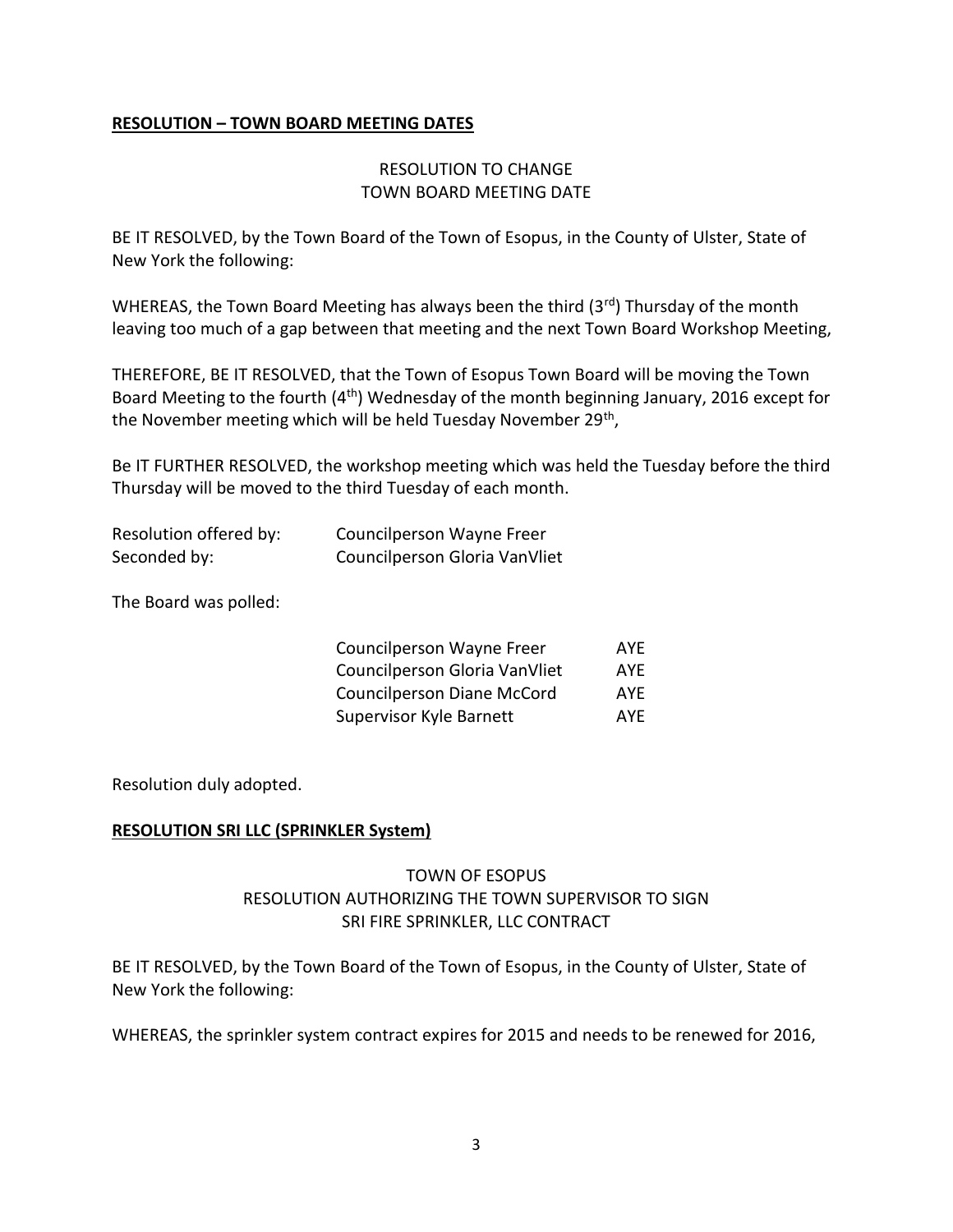THEREFORE, BE IT RESOLVED that the Town of Esopus Town Board authorizes the Town Supervisor Kyle W. Barnett to execute the Contract listed above on behalf of the Town of Esopus.

| Resolution offered by:  | Councilperson Wayne Freer         |            |
|-------------------------|-----------------------------------|------------|
| Resolution seconded by: | <b>Councilperson Diane McCord</b> |            |
| The Board was polled:   |                                   |            |
|                         | Councilperson Wayne Freer         | <b>AYE</b> |
|                         | Councilperson Gloria VanVliet     | <b>AYE</b> |
|                         | <b>Councilperson Diane McCord</b> | <b>AYE</b> |
|                         | Supervisor Kyle Barnett           | <b>AYF</b> |
|                         |                                   |            |

Resolution duly adopted.

# **FLAG LIGHT REPLACEMENT**

The flag light is damaged beyond repair. Dan Vedder has provided a few options for replacement lights. Councilperson Freer found a commercial quality solar option and said he would follow up with Dan. The product was from Granger and is on the State Bid list.

## **SOLAR PROJECT**

Supervisor Barnett has continued to work with the Rep from Standard Solar to work on negotiating appropriate pricing. There are still a few issues that need to be addressed by the next workshop. We are grandfathered in for a monetary incentive credit. The NYSERTA deadline has been extended to the end of December.

## **TREE ESTIMATE – LIMBER TREE SERVICE (WATER DEPT. LAND)**

On September 16, 2015 a tree came down on the property of Rita Bradford, 434 Broadway, Ulster Park. The tree was from the land belonging to the Port Ewen Water Department. Estimates were reviewed to remove 2 other trees which are potential hazards. The Board was in agreement to have both of the trees removed.

## **TRANSFER STATION RFP – TABLED**

## **PLANNING BOARD ESCROW**

Supervisor Barnett said it would be to the Town's advantage to collect for escrow as permitted under chapter 71 of the Town Code for certain projects at this particular time we have not been. The purpose of Chapter 71 is stated as to "shelter the residents of the Town of Esopus from incurring any costs for expert of professional advice to its Planning Board, Zoning Board of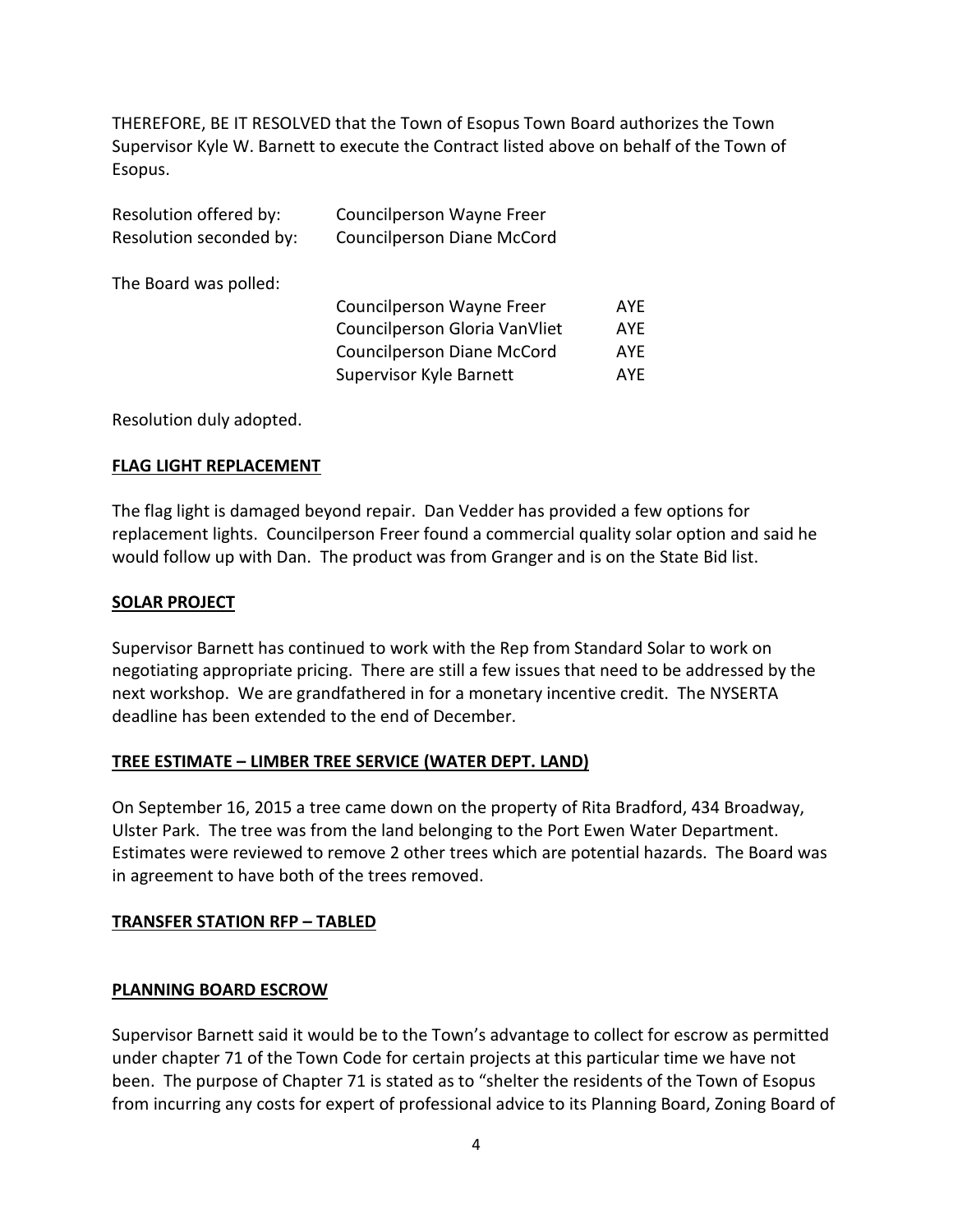Appeals and Town Board from persons who have plans for developing land in the town", as stated in Section 71.1.b(2) of the Town Code. Supervisor Barnett did research and found a rate of \$160 per hour to be a typical Charge. Myles Putman, consultant to the Planning Board, was asked to draft a letter to the Planning Board Members by request of the Town Board to carefully consider the thresholds set forth in this section of code and establish an escrow account for all work undertaken by its professional consultants in those situations where a specific development proposal exceeds such thresholds in order to lessen the burden upon the taxpayers of the Town of Esopus. Changes will be effective January 1st.

# **CODE REVISIONS: PLANNING BOARD ALTERNATES, CORRECTING PLANNING BOARD SCHEDULE, ZONING BOARD ESCROW**

Myles Putman, Consultant, has been asking to draft Local Laws for the first quarter of 2016. Although there will be revisions as the Master Plan is worked on, some immediate issues need to be addressed that would allow the Town Board to appoint Alternates to the Planning and Zoning Boards. The Planning Board schedule also needs to be corrected. The Zoning Board will be able to establish an escrow account on certain applications. There have been a few occasions this year where the cost for professional consultation has been absorbed by the Town. The change in the Local Law will make the applicants responsible for the cost.

# **MISCELANEOUS**

Gloria VanVliet said Jill Shufeldt asked for the clipboards from the Kennel for use for the Esopus dogs housed at alternative locations. Holly Netter will contact Dan Vedder and make arrangements to get the clipboards to Jill.

Written permission from the American Legion is needed to allow the Eagle Scout to continue his project at the monument.

There will need to be a discussion regarding the purchase of software that will allow the heat in the building to be better regulated. The Sherriff's department has had issues being too hot during the summer months and now the heat will not come on.

Winter Wonderland Parade will be held December 12<sup>th</sup> at 5:30pm. Jack Spinneweber will provide the float for the elected officials. The Ugly Sweater Run will be held earlier on Saturday at 11:30am.

Organizational meeting will be held on January 1, 2016 at noon, there will not be a workshop meeting on January 4th.